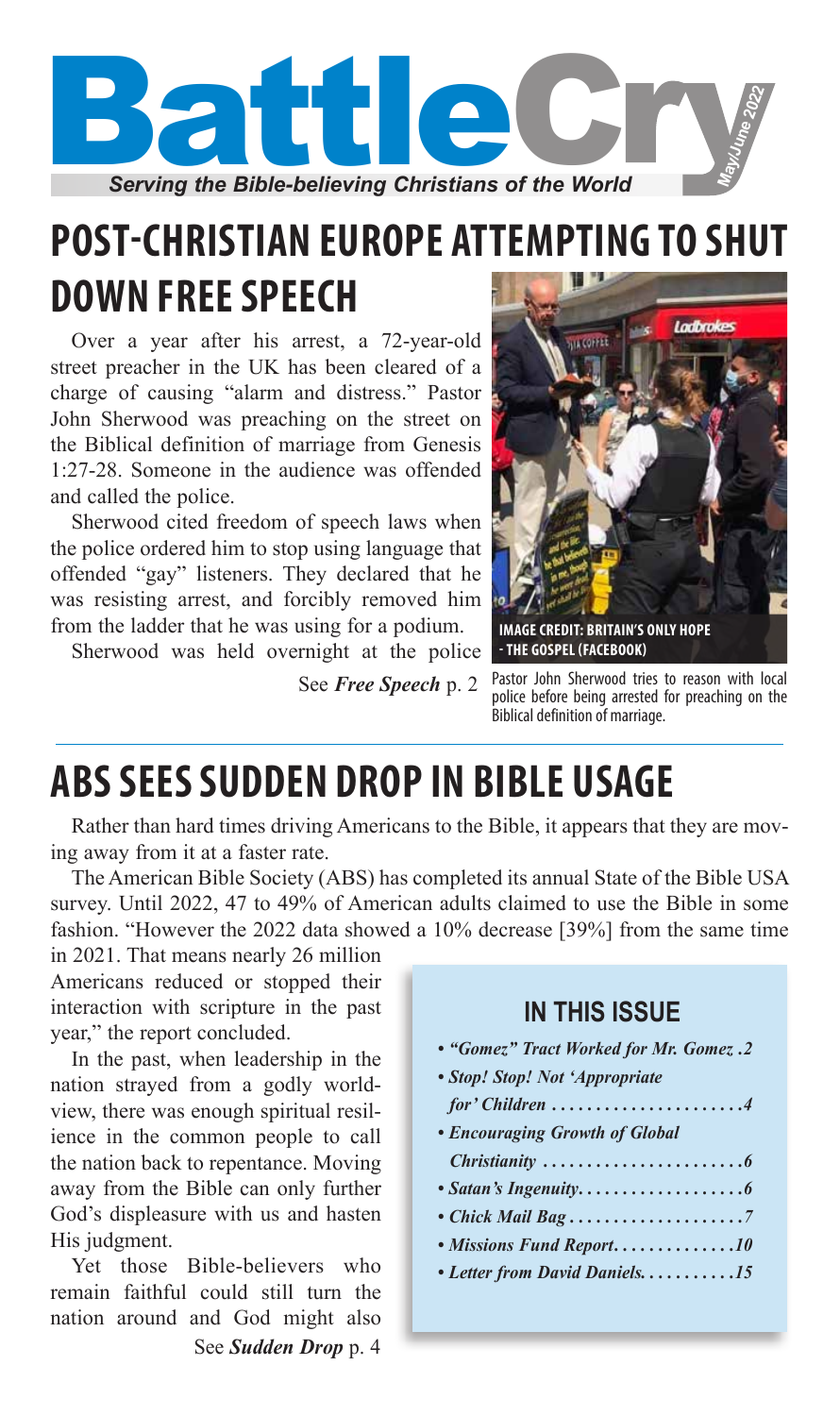### **2 BattleCry** –

## *FREE SPEECH From p.1*

station and charged with a violation of section 5 of the Public Order Act, which outlaws "threatening or abusive words or behavior likely to cause harassment, alarm or distress."

Christians supporting pastor Sherwood filled the public gallery at his trial where he was acquitted by the Uxbridge Magistrates' Court.

Another bold Christian has been acquitted by a court in Finland in a case that has gained much more international attention. Paivi Rasanen is a member of parliament, charged with "crimes against humanity" for producing a 2004 pamphlet entitled "Male and Female He created them: Homosexual relationships challenge the Christian concept of humanity."

"In addition to the pamphlet, Rasanen faced criminal charges for a 2019 tweet criticizing the leadership of the Finnish Lutheran Church for supporting LGBT

### pride month and sharing her beliefs about homosexuality in a radio show appearance that same year," reported the Christian Post.

In April, the Helsinki District Court threw out the charges against Rasanen, stating that "the government should not be interpreting Biblical concepts." Unfortunately, the prosecution is not finished with her. They are appealing the verdict to a higher court. If convicted she could face the possibility of six years in prison for sharing her Biblical beliefs.

In America there are many people who would wish to impose the same kind of restrictions on Biblical speech. Yet we have the blessing of a solid constitutional right to free speech. Jesus would say that that is daytime when we should be working. But He predicted that it would not be permanent, but the night would come. Chick tracts are a great way to carry out the Great Commission —while we have the day.

# **"GOMEZ" TRACT WORKED FOR MR. GOMEZ**

Jo Anna Woody maintains a literature ministry to prisons. She ships thousands of tracts and Crusader Comics to prisons in several states. Of the testimonies that come back to her, she shares the following from Chaplain John Downs:

*He called me (Jo Anna Woody) not long ago, and shared his story about "Gomez is Coming." Here it is: he (Chaplain Downs) said that when I sent that last batch of tracts that the "Gomez" in Spanish really was fitting for his Spanish inmates. They have an inmate named "Gomez" and the tract "Gomez" with this guy were like the same person!* 

*One of the Spanish guys put that tract in Gomez's cell while he was out because they were so afraid of him. When Gomez came in for the night, he saw that tract. The other inmates who could see him,* 



*watched with trepidation!!* 

*They were sure he'd probably pitch a fit and cuss everybody out! Well, he read the tract and some of the men who were watching said he looked around the cell for a few minutes, read the tract again and they saw him get on his knees and pray! The next day he told one of the Christian inmates what had happened!! The chaplain said there was a time of great rejoicing —and a few long 'whews' because this guy was really*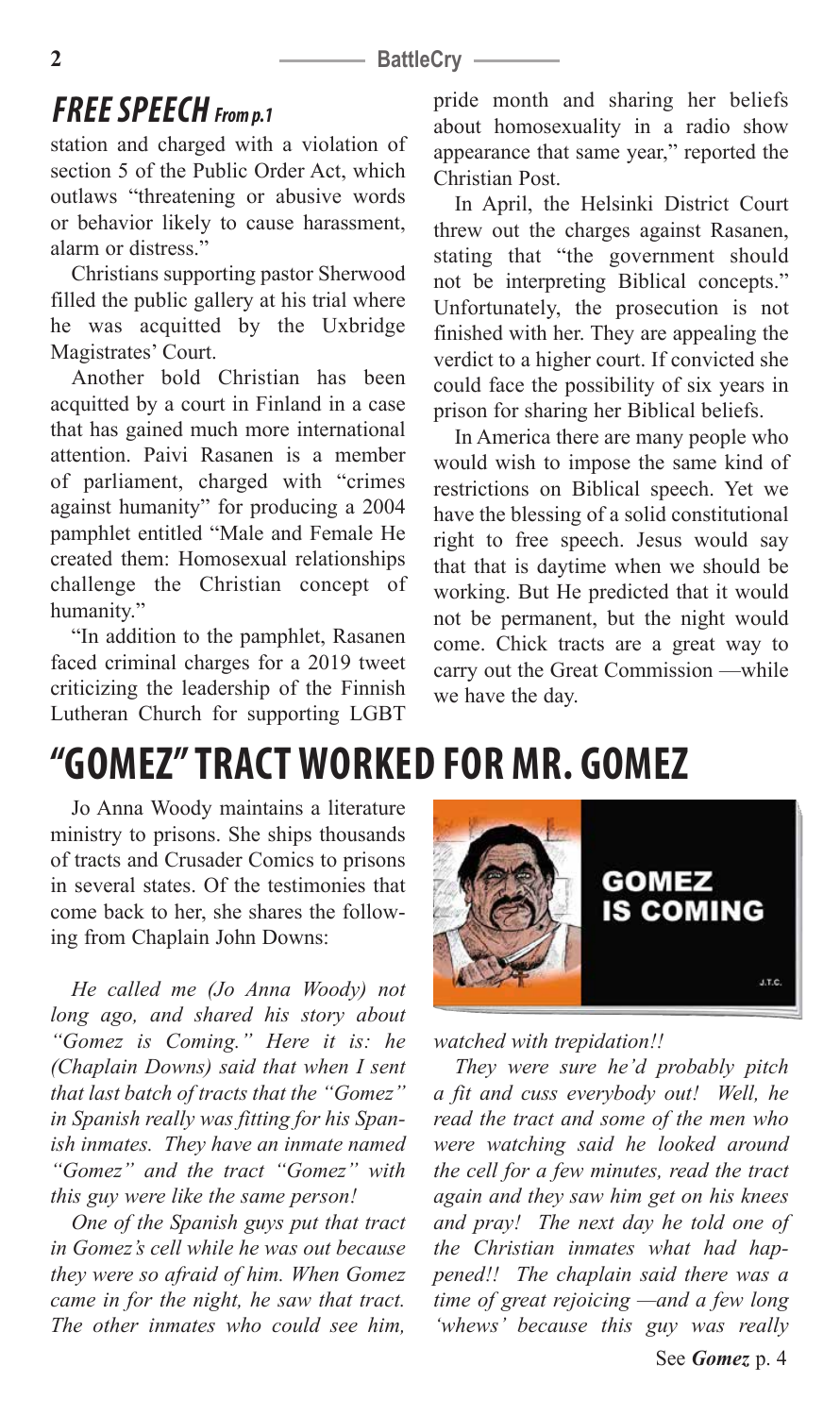

On vacation, we meet more new people per day than at any other time. Give them a little story they will enjoy, and a message they will never forget . . .

### **GIVE CHICK TRACTS TO:**

- Waitresses and cashiers
- Truck drivers
- Gas station attendants

### **OR LEAVE THEM:**

- In restrooms
- At gas stations
- At rest areas
- In restaurants

### **IN MOTELS, LEAVE ONE:**

- On the dresser
- In the provided Bible
- On the ice machine

### **TRAVELING BY PLANE:**

- Plane seat pockets
- Restrooms and lounges
- Waiting areas
- Meal trays

### **CAMPING:**

- Picnic tables
- Laundromats
- Supply stores
- Restrooms
- Game rooms

### *Chick tracts get READ!*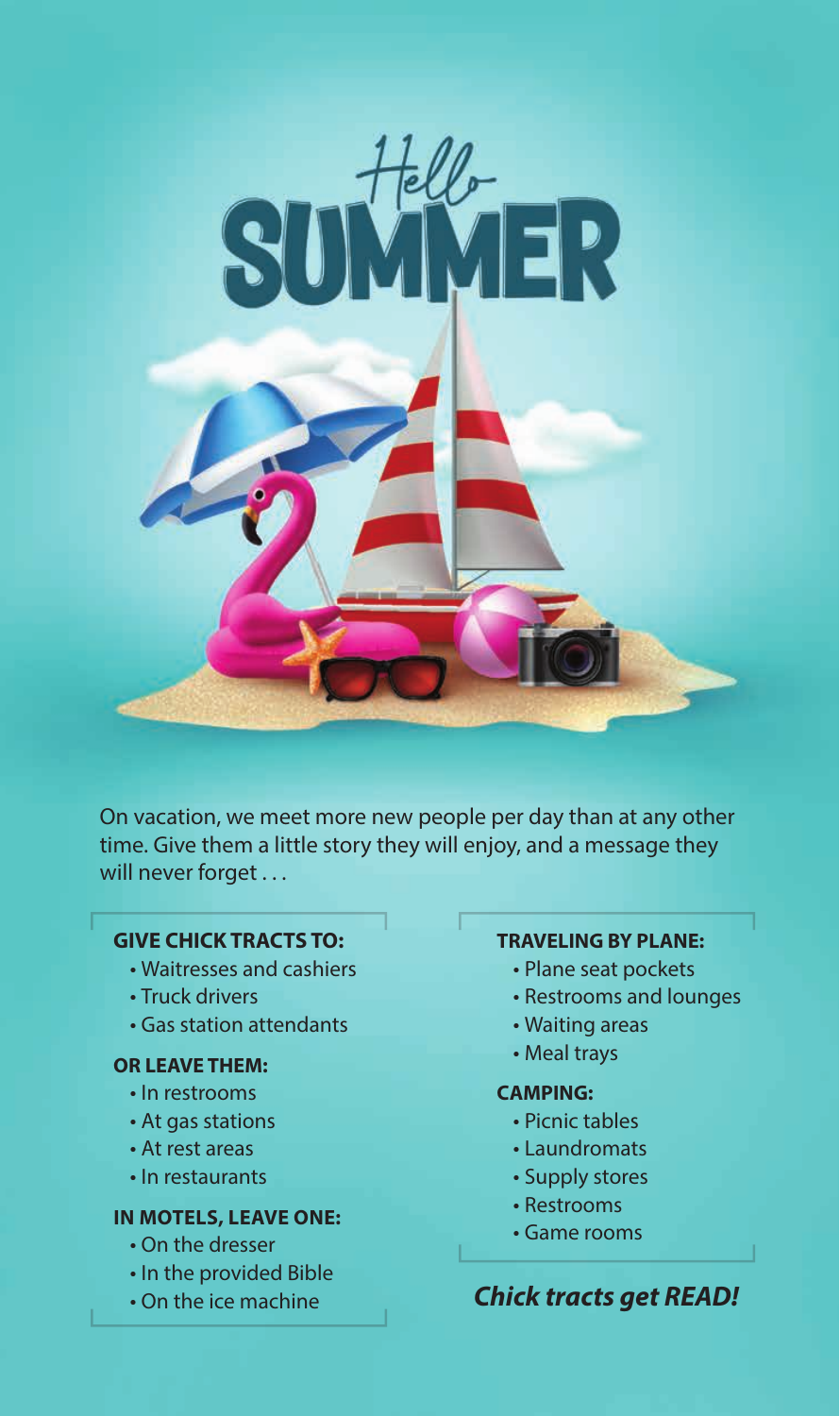# *SUDDEN DROP From p.1*

do a U-turn. When Abraham questioned God's ratio at Sodom and Gomorrah's judgment, we see that it does not take very many faithful to preserve the others.

However, another recent statistic is not good. The Bible marketing organization ECPA reports that the King James Bible is no longer number two in the ranking of Bibles being sold through the ECPAaffiliated outlets. It has moved to the number four position with the NLT and the ESV superseding it.

Satan's plan is succeeding to eclipse the one English Bible that is solidly based on faithful manuscripts and install the modern versions polluted with a fake history.

As author David W. Daniels points out, Eve was the first one to buy the Devil's line of doubt. And he has not let up even until now. When various Bibles say contradictory things or omit words and verses, readers cannot help but experience confusion, the seedbed of doubt.

Daniels has produced a library of books proving that God kept His promise to preserve His word (Matt. 24.35). But men decided to "fix" the Bible, giving Satan an opportunity to substitute counterfeit manuscripts into the history of the Bible. Please visit Chick.com: Books to review the books in this series on the reliability of the modern Bibles.

## *GOMEZ From p.2*

*mean!! Praise the Lord!!*

Jo Anna's ministry is called Mission Possible and has been a faithful source of the gospel for prisons for many years. If you would like to help, you may write to Mission Possible, PO Box 1184, Inverness, Florida, 34451. They can issue you a tax-deductible receipt.

Chick Publications also maintains an account for Mission Possible where you can donate, but Chick Publications is unable to issue a tax-deductible receipt. All funds that come in for Mission Possible, are used to purchase tracts for prisoners.

# **STOP! STOP! NOT 'APPROPRIATE' FOR CHILDREN**

Michelle Brown began reading from a book that she had brought. Suddenly, one of the listeners in the room interrupted her saying that what she was reading was inappropriate for any children who might be listening to the livestreamed meeting.

Who was Michelle Brown? She was a concerned parent reading a book from the library of her children's public school. And the meeting was of the local school board responsible for that library's contents. The objector was a member of that board.

Brown had obviously made her point.

Like a muddy flood, the evil efforts of educational bureaucracies and corrupted teachers unions keep showing up in unexpected places. Parents are waking up and becoming alerted to the perversions.

It is one thing when a public library holds a very public event by a crossdressing drag queen. If parents know about it they can generally prevent their kids from storing such memories. It's another whole level of deception when books are quietly placed in the school library See *Stop* p.8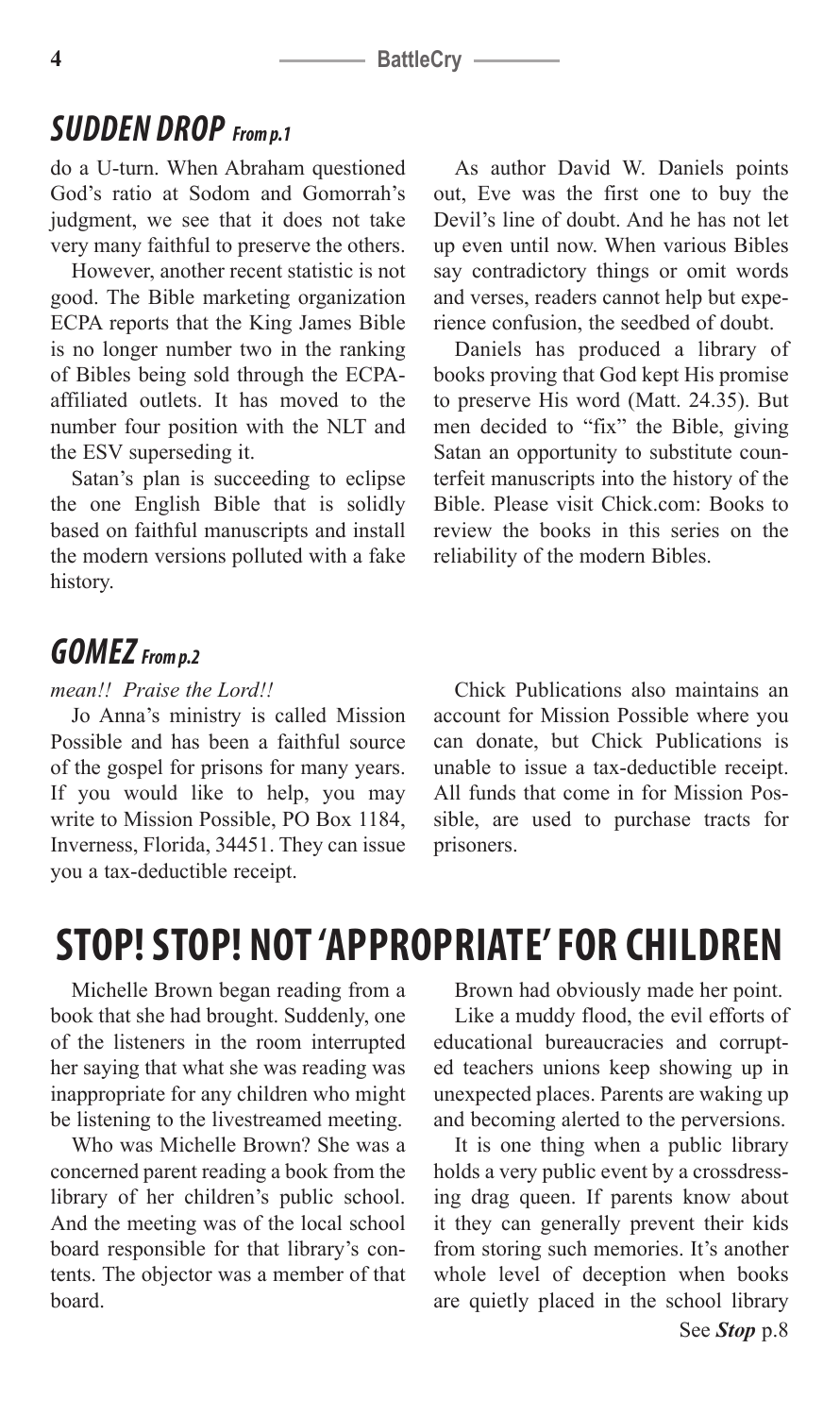

# Pocket-Size John/Romans

| <b>Good News</b><br><b>The Gospel of</b><br><b>John</b><br>$\boldsymbol{\kappa}$<br><b>Romans</b><br><b>Answers for Life</b> | English<br>#1296<br>\$0.55 ea                                                                                |
|------------------------------------------------------------------------------------------------------------------------------|--------------------------------------------------------------------------------------------------------------|
| <b>Spanish</b><br>#1292<br>\$0.55 ea                                                                                         | <b>Buenas Noticias</b><br><b>Evangelio de</b><br>Juan<br><b>Romanos</b><br><b>Respuestas</b><br>para la vida |

### **FEATURES:**

- Scripture from the KJV (English) or RVG (Spanish)
- **Pocket-size**
- Easy-to-read text
- Space to stamp your ministry info on the back
- Simple, complete, two-page plan of salvation
- Two-page sample list of life's common problems and where to find answers in the Bible

| <b>Quantity</b> | <b>Discount</b> |  |
|-----------------|-----------------|--|
| $100 - 249$     | 10%             |  |
| 250 - 499       | <b>20%</b>      |  |
| 500 - 999       | 22%             |  |

Each booklet measures 3.75 x 5.625 inches (96 x 143 mm)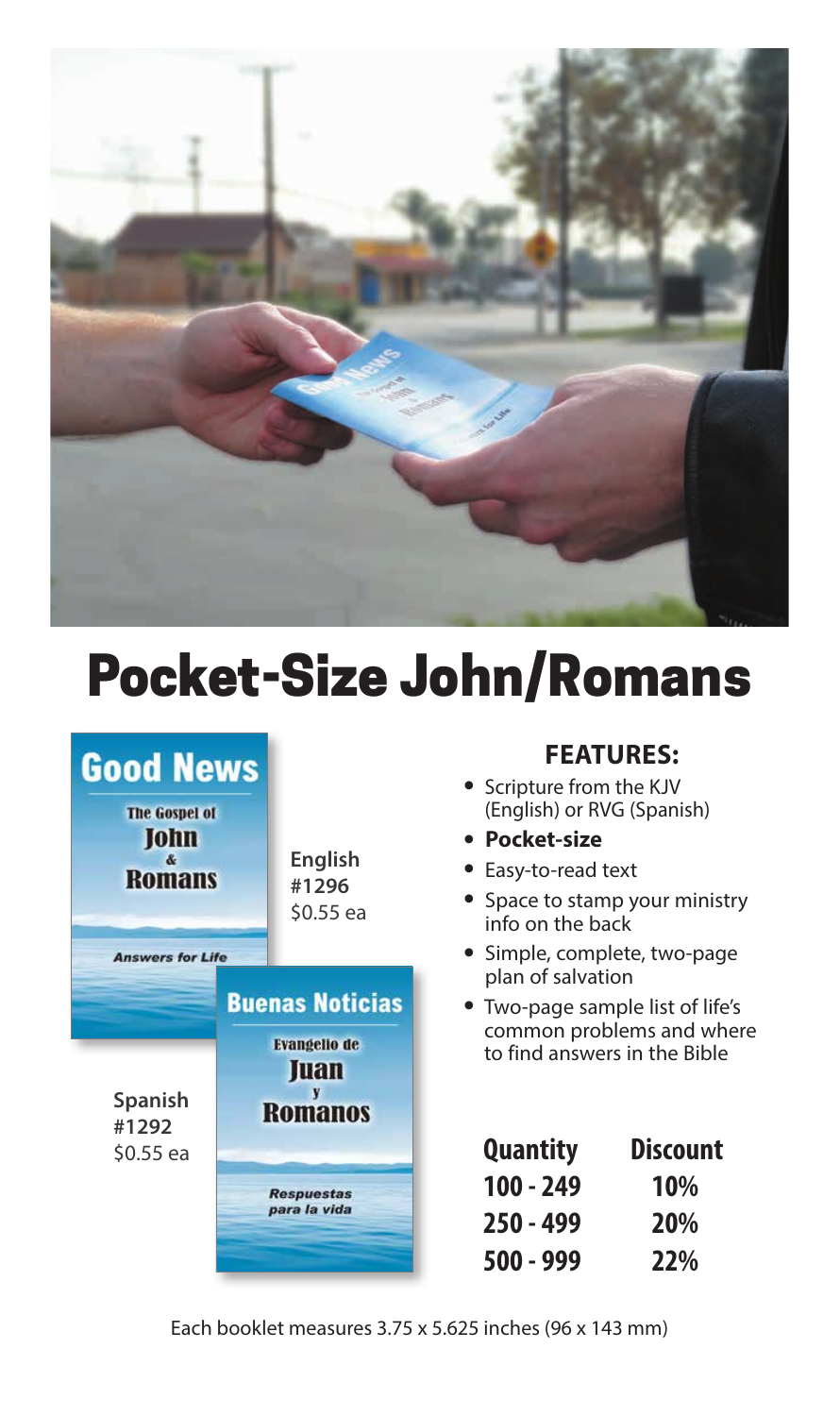#### **6 BattleCry** –

# **ENCOURAGING GROWTH OF GLOBAL CHRISTIANITY**

While it appears that the church in America is on the decline, the bigger picture is more encouraging. Gordon-Conwell Theological Seminary has a Center for the Study of Global Christianity. It is reporting several positive trends in its report, the 2022 Status of Global Christianity.

To begin with, the number of nonreligious people is dropping. In 1970, the atheists were 165 million. Now they are down to 147 million even with an additional four billion in total population.

Unfortunately, the researchers did not draw a careful line between the true Biblical Christian and the Christianin-name-only, such as Catholicism and some of the other cults. They list a total of 2.56 billion people who identify as a Christian and expect that number to grow beyond 3 billion in the next 30 years.

Roman Catholics are approximately half of that, with a current 1.26 billion. They list the Pentecostal and charismatics as the two fastest growing groups around the world estimating that their total by 2050 could well top 1 billion.

There has also been a major shift with Asia and the global South becoming the fastest growing area. In 1900, Christians in Europe numbered twice as many as all of the rest of the world. Now, the researchers estimate that some 838 million live in the global North, while almost 1.1 billion live in Africa and Asia alone.

Another interesting trend is the saturation of Christians in what are considered non-Christian nations. These are countries where a majority of people do not claim to be Christian. In 1900, 95% of all Christians lived in a country where Christians were the majority. Today that number stands at just above 50 percent.

In places like India and the Muslim countries this has led to a great deal of persecution for the Christians. On the other hand, missionaries report that it also led to a significant number who converted to Christianity.

And lastly, it appears that the overall See *Growth* p.8

# **SATAN'S INGENUITY**

Will we ever cease to be amazed at Satan's ingenuity at pushing his lies? wnd.com reports on a "worship" service at the Methodist Duke Divinity School held in honor of the "Great Queer One." A student group, Divinity Pride, held the event to affirm the "dignity, faithfulness, and strength of Lesbian, Gay, Bisexual, Trans, Queer/Questioning, Intersex, Asexual, and gender/sexuality non-conforming Christians."

Second-year Masters of Divinity student, Caroline Camp opened the service addressing their deity as "Strange one, fabulous one, fluid, and ever-becoming one." She went on to claim that God is "mother, father, and parent" as well as "drag queen, and transman, and gender fluid."

See *Ingenuity* p.7 Another divinity student, C.J. Surbaugh "defended gender transition as Biblical," taking Genesis 32:22-31 as a proof text. This is the story of Jacob wrestling with the angel. Jacob's struggle was compared to taking testosterone to transition from female to male. Surbaugh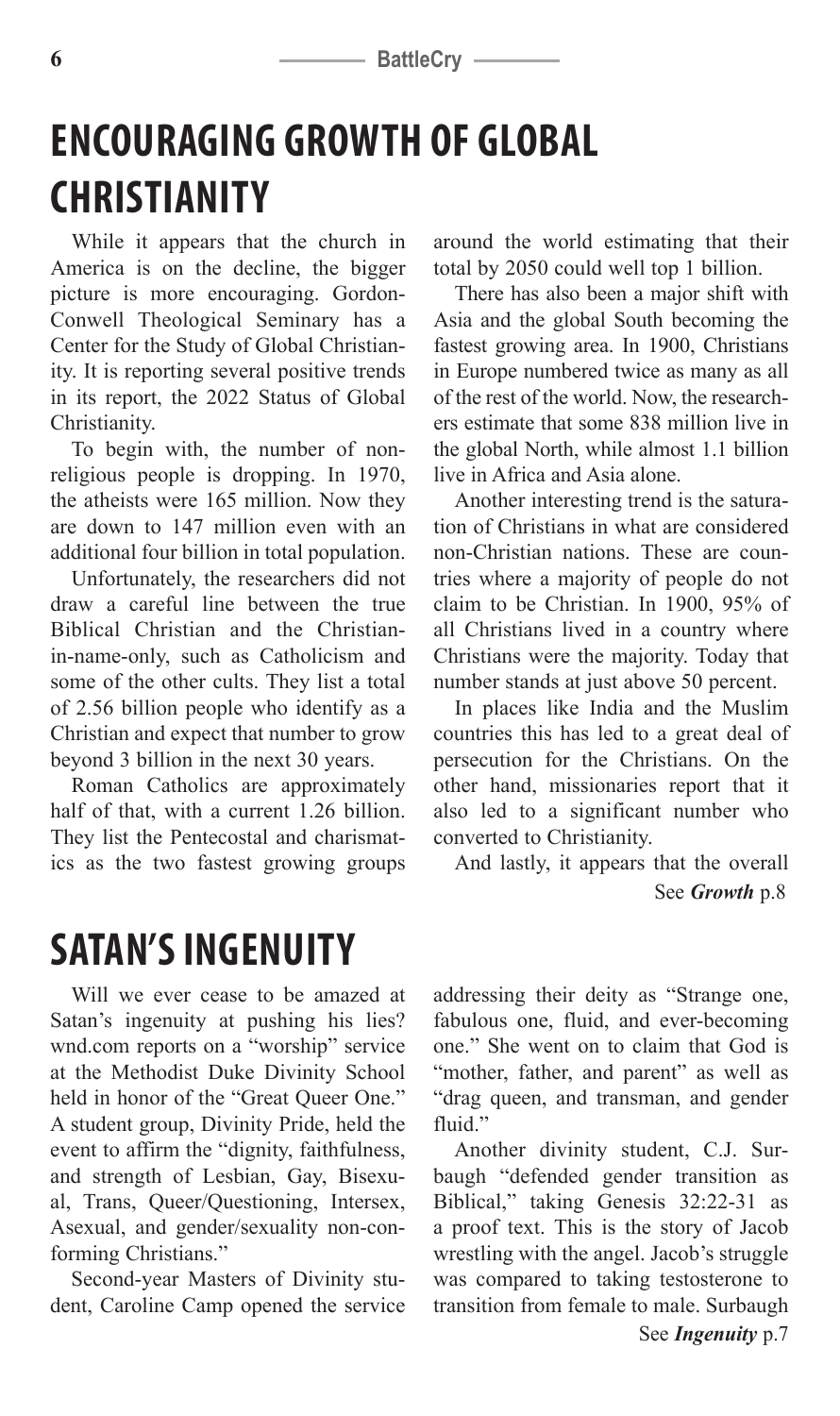# *INGENUITY From p.6*

wondered if Jacob felt, after the angel left, "the same way I did on the clear October morning when I learned to give myself a hormone shot."

When you make up your own god, contorting the scriptures becomes increasingly ridiculous.

When Jack Chick foresaw the times we are living in, he tried to create engaging stories that would illustrate the false "pride" that ultimately leads to destruction, physically and spiritually. Then, at the end of the story, he placed Biblical truth as the way out. Anyone who reads one of the Chick tracts on homosexuality will not be able to say to Jesus at judgment day that he did not know the truth.

Tracts on this subject require a specially anointed boldness to hand one to a stranger, but in our travels, anyone can stash one where it will be found. Please visit: www.chick.com to review and purchase tracts on this subject, or call 909 987 0771 to place an order or ask for a catalog.



(There is) a young lady named Xoliswa (the "X" is pronounced as a clicking sound). Someone had been passing out tracts near a market in her neighborhood. Xoliswa never met that person. She happened upon a tract that had been tossed down to the ground. Turns out, she had been searching for a church that could help her grow. She's been to church every Sunday since she found the tract and has also enquired about being baptized. I was glad to hear such a clear testimony of salvation from her. By the grace of God we look forward to being there for her as a church. All of this because some unknown member from our church passed out a tract to a person who didn't want it.

#### **-Mike F., Email**

I just want to tell you how we appreciate the blessed tracts you provide to the public. I just ordered many of them and hope to reach the teens for Jesus. It's heartbreaking to see people going to die without Jesus. Thank you and may God bless and protect you all.

### **-Carol M.**

In 1990, I found Chick tracts in a laundromat that led me to the Authorized Version of the Holy Scriptures. In the pages of our King James Holy Bible I learned of what our Lord and Saviour Jesus Christ did for me on the cross of Calvary, how HE shed His precious blood for me and how he rose from the dead for my salvation, justification, my redemption and my reconciliation to the Father in Heaven. Having been saved through faith alone in Jesus, I denounced Roman Catholicism and then found fellowship in an Independent Baptist Church. I am now in my 3rd year of Bible school and I hope to become a missionary to the people of China.

#### **-Louis T., FL**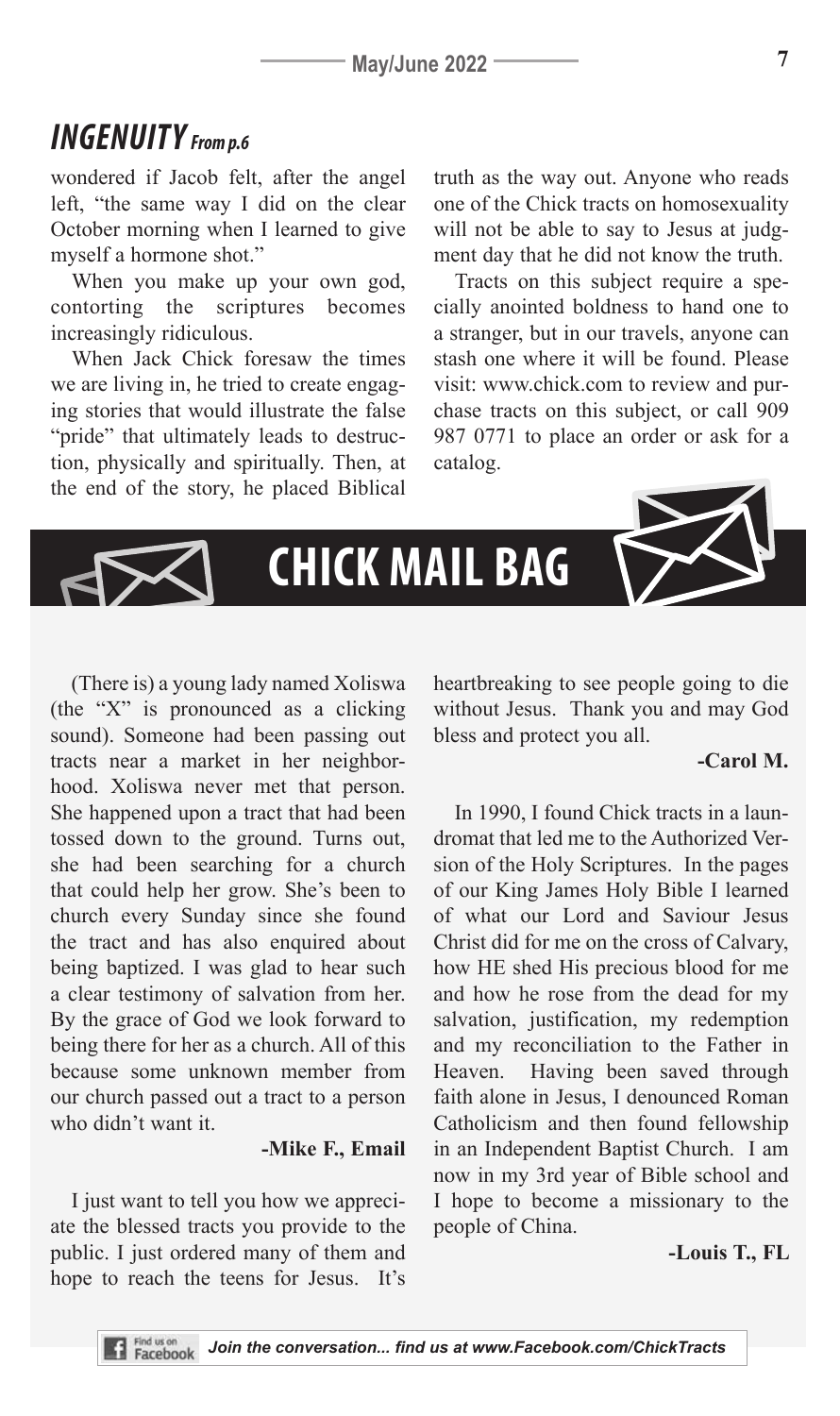# *STOP From p.4*

containing content that even a school board member objects to.

But current practices of some of the public libraries show how far it can go. The below picture of a Citrus County, Florida public library seasonal display shows how twisted the content can be. Rainbow symbols and pride hearts invite the reader to sample the literary offerings. But a Google search of the reviews of a few of the titles brings honest depictions of their disgusting content —and LGBT admiration for the creativity of the corrupt authors.

Beloved, America needs Jesus. And the only way they can really know Him is through the power of His word. Chick tracts are heavily laced with Biblical truth. We just need to get more of them out there where people can read them.



A Google search of some of the titles visible here will show the depth of the perversion.

# *GROWTH From p.6*

trend is helping to reduce the number of martyrs. In 2000, the status report showed a rate of 1.6 million Christians killed for their faith over the previous ten-year period. In 2022, their estimate was down to 900,000.

Along with the increase in Christians, there is also an increase in the number of Bibles. They estimate that more than 90 million bibles will be printed this year. That is up from 54 million in the year 2000 and 5 million in 1900. Total number of bibles worldwide was set at 1.8 billion copies.

We are tempted to pray for Jesus to come back quickly and put an end to the mess that Satan's lies have created on planet earth. However, it appears obvious why He may not be in such a hurry. With trends like these that are creating a river of new believers flowing into the Kingdom, it behooves us to get with the program and obey the Great Commission and be part of this world-wide movement.

Spreading gospel tracts in your neighborhood is a good place to start. But many missionaries are desperate for literature that will present the gospel in a compact, portable form. Chick tracts have proven for over 50 years to be a reliable tool, challenging men and women with the claims of the gospel.

If they reject the message, they are without excuse on Judgement Day. If they accept it, they will be with the rest of us as we gather around the throne to worship our marvelous Creator.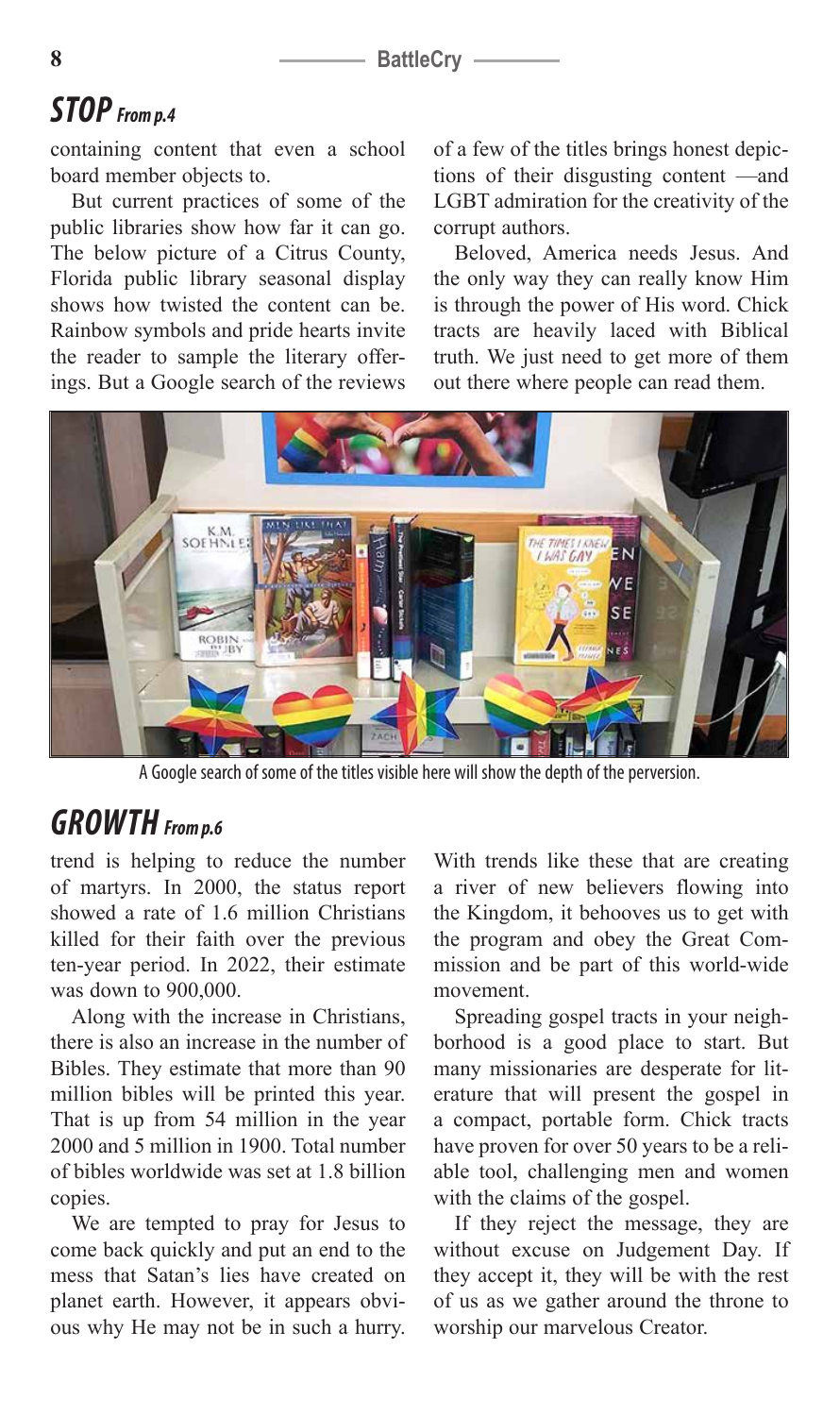

# **Many churches are trapped within the church walls. But Jesus said, "Go..."**

Some Chick tract users are getting up in years, and don't get out as much as before, but they want to use their funds to promote evangelism. If that's you, we have an idea that may help:

Many churches have young people who want to be a witness, but don't know how. They may want to use tracts, but have no money to buy them. Be their benefactor! Give them a sample pack, ask them to choose their favorites, and then be the "angel" who keeps them supplied! You will share in their reward.

# *Remember: Chick tracts get read!*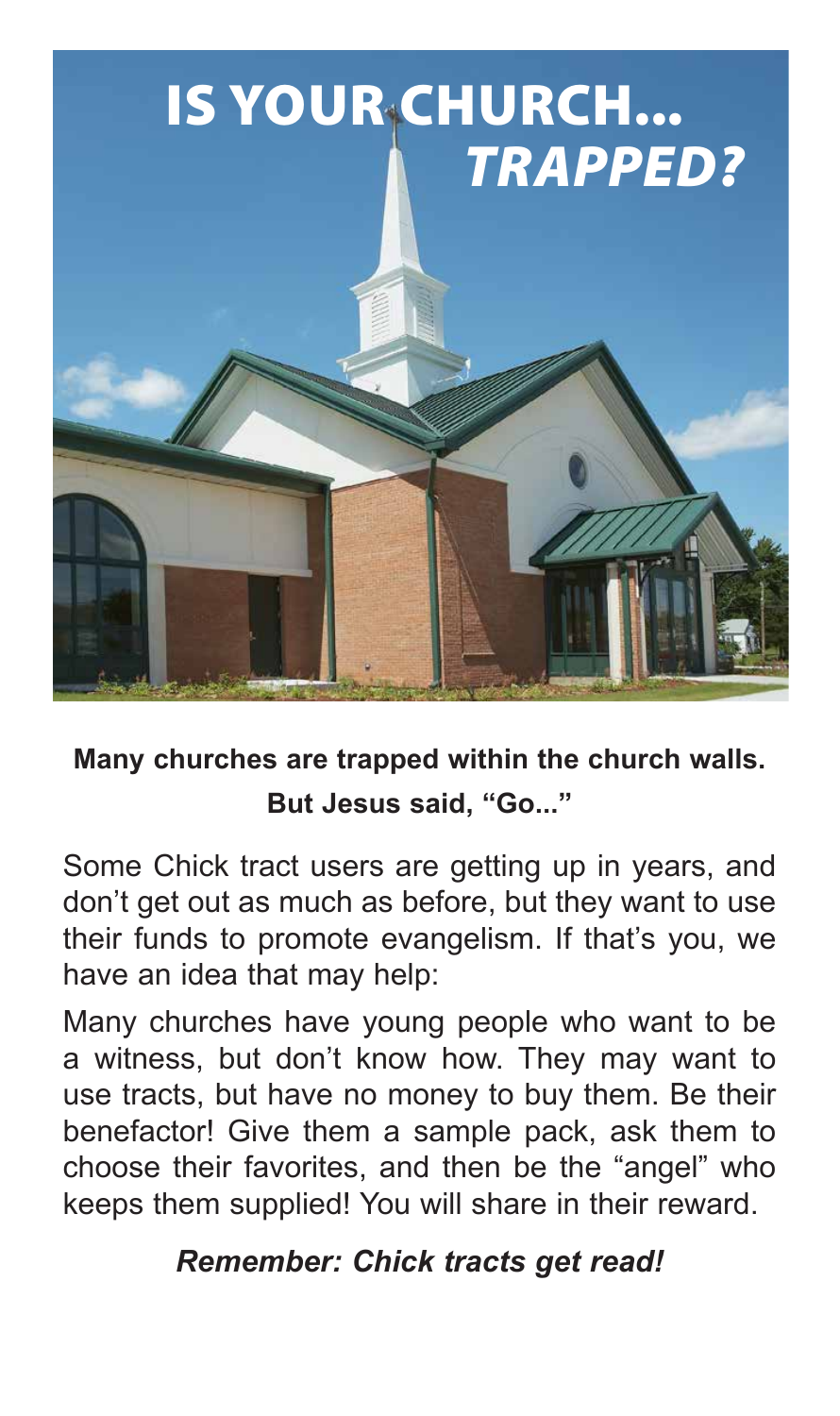### 10 **BattleCry** –

# **MISSIONS FUND REPORT**

### **LATIN AMERICA**

We have now completed printing the remaining 1-1/2 million tracts requested by Missionary Tom Sloan. The pallets seen in the photos below filled a truck, and headed for Customs. From there, they are being taken by Gary Schwer of the ministry Hands Across The Border (HATB) to distribution points throughout Mexico, Guatemala, Honduras, El Salvador and Nicaragua. As this newsletter is printed, Schwer has already begun distribution as far south as Sinaloa and is continuing further to bless local outreaches with ammunition —Chick tracts. Thank you for helping with this huge project!



### **PHILIPPINES**

Missionary Bruce Hunsaker does not sit in a church . . . he is regularly on the streets with Chick tracts you provide, presenting Jesus!





Veteran Missionary Doug Sisson (BIMI) has big plans for August. Hundreds of pastors of small churches will converge on his church, Mt. Calvary Baptist Church, in the city of General Santos. They will receive training sessions, and Sisson will then arm each pastor with some of the 200,000 Chick tracts we are sending there. At the time of this writing, the tracts are printed, and we are in the process of arranging shipping.

Missionary Mike Carey shares with us a few lines from the pastors who he supplies with the tracts.

"Pastor Unay from Talisay Bible Baptist Church said 'I am able to discuss with youth ages 13 and above regarding what is inside the Gospel tracts. By God's grace there are 13 souls who received Jesus as their Lord and Saviour.'

"Pastor Erwin Cayetor of Cantilan reports, 'The church is doing extensive soul winning every Saturday and some days within a week to different places far and near the church even in this pandemic.'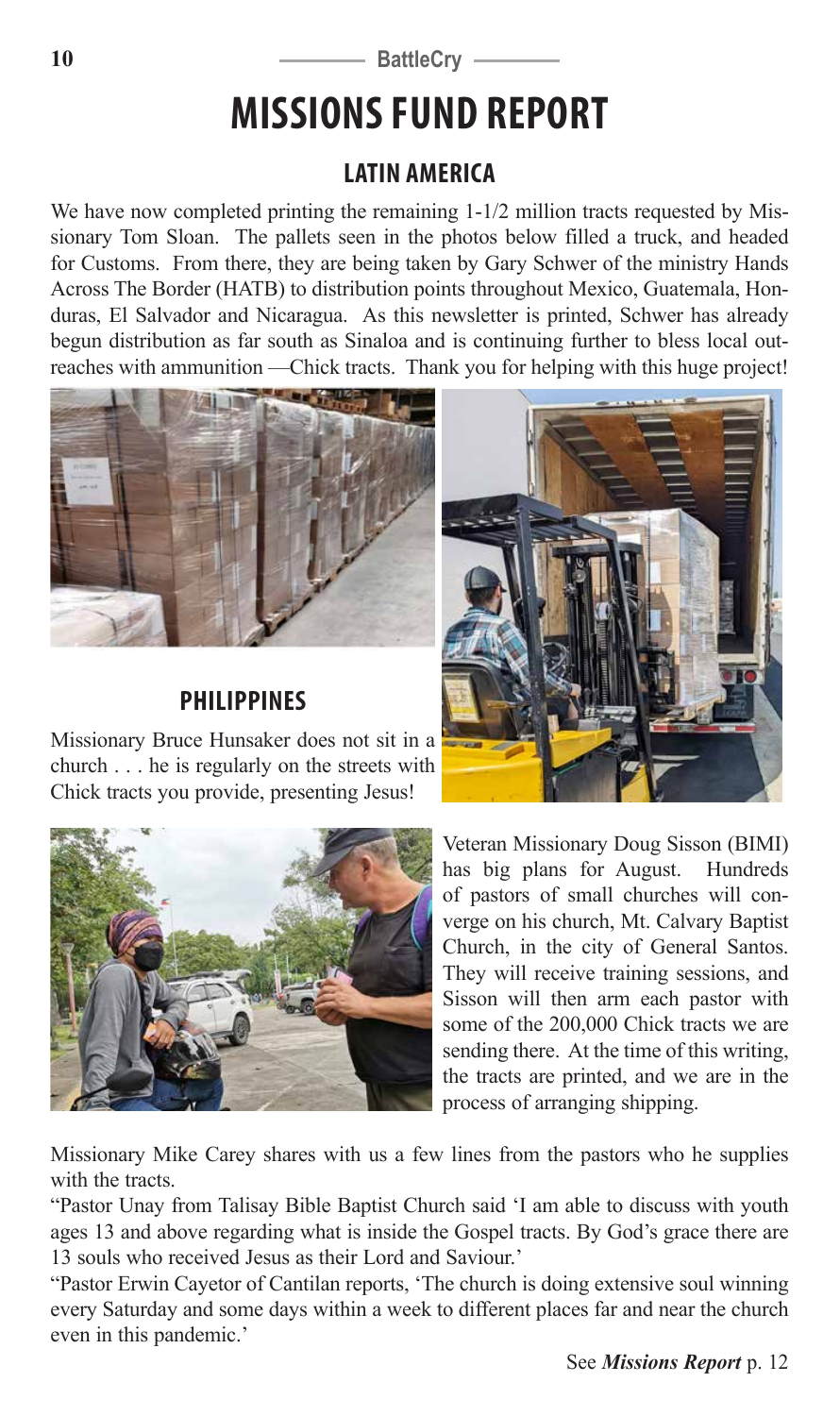# **MANY CHRISTIANS WANT TO PROVIDE CHICK LITERATURE TO MISSIONARIES.**

# **WE CAN HELP!**

Although we are not legally structured to give tax-deductible receipts, we definitely know how to get literature into missionaries' hands. If you would like to help extend the hands of a missionary with Chick literature, please send your donation to:

## **Chick Publications, Attn: Missions Fund, PO Box 3500, Ontario, CA 91761**

You can also give on our website:

## **www.chick.com/missionfund**

**100% OF THE MONEY YOU SEND TO THE CHICK MISSIONS FUND IS USED TO SHIP LITERATURE TO MISSIONARIES.** 



**Missionary Mike Wallace (Mexico) shows us what happens when you pass out Chick tracts. People stop what they're doing and read the Gospel!**

# WILL YOU HELP?

We receive requests frequently from missionaries who need your help. Just during the last 12 months, shipments have been provided for:

| <b>BURMA</b>      | <b>GUYANA</b>      | <b>PAPUA NEW</b>   | <b>TANZANIA</b>  |
|-------------------|--------------------|--------------------|------------------|
| <b>CHILE</b>      | <b>HAITI</b>       | <b>GUINEA</b>      | <b>THAILAND</b>  |
| <b>COLOMBIA</b>   | <b>INDIA</b>       | <b>PERU</b>        | <b>TRINIDAD</b>  |
| <b>COSTA RICA</b> | <b>ISRAEL</b>      | <b>PHILIPINES</b>  | <b>UKRAINE</b>   |
| <b>DOMINICAN</b>  | <b>IVORY COAST</b> | <b>SCOTLAND</b>    | <b>UNITED</b>    |
| <b>REPUBLIC</b>   | <b>JAPAN</b>       | <b>SOUTH KOREA</b> | <b>KINGDOM</b>   |
| <b>ETHIOPIA</b>   | <b>KENYA</b>       | <b>SOUTH SUDAN</b> | <b>VENEZUELA</b> |
| <b>GERMANY</b>    | <b>MEXICO</b>      | <b>SPAIN</b>       | <b>ZAMBIA</b>    |
| <b>GUATEMALA</b>  | <b>NETHERLANDS</b> | <b>SWITZERLAND</b> |                  |

More tracts are now being shipped for additional projects, with more requests coming in from missionaries!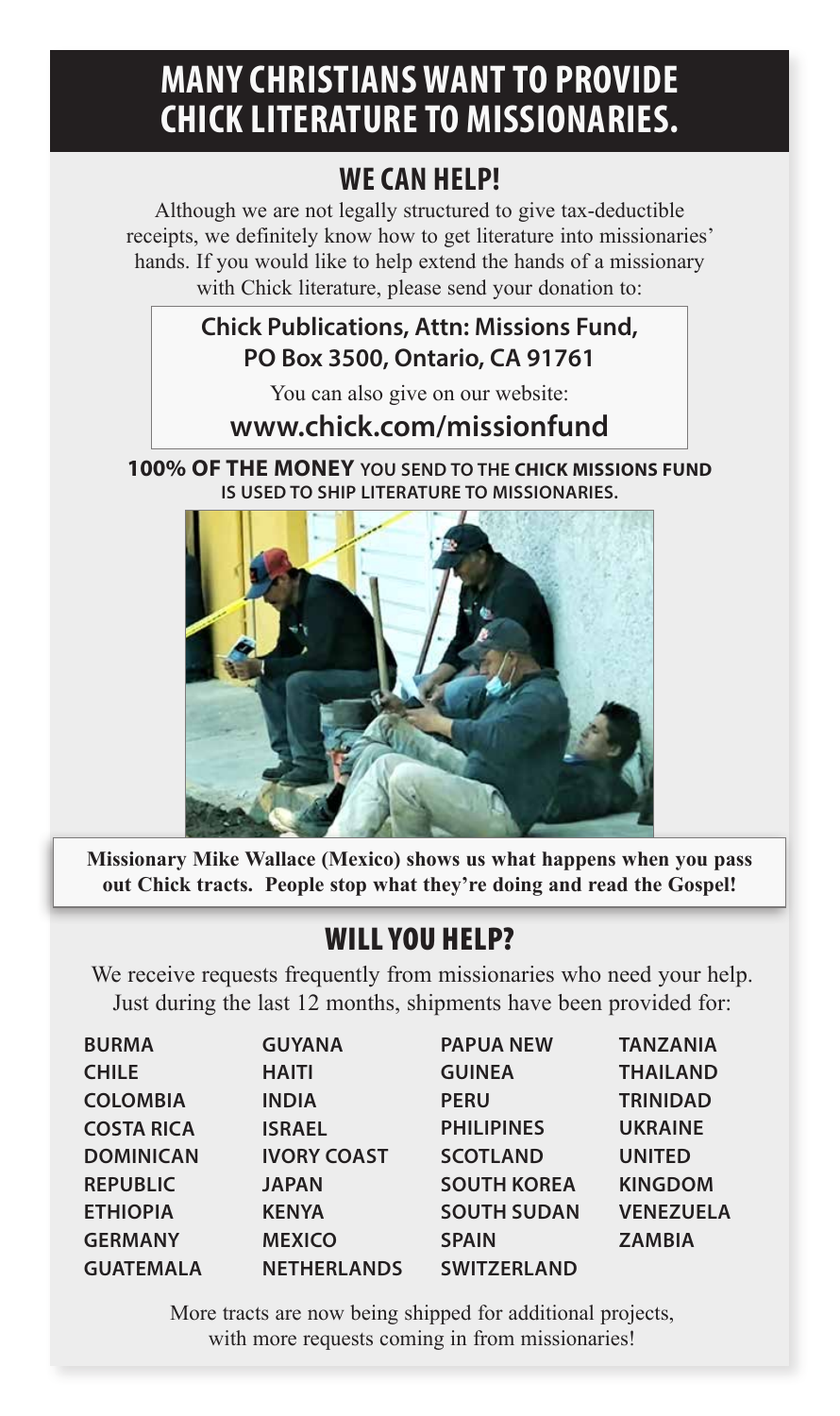#### 12 **BattleCry** -

# *MISSIONS REPORT From p.10*

"Another tells of a lady who is now a pastor's wife. 'It all started with the tracts we gave her."

As they have seen the amazing acceptance of these tracts, pastors throughout the Philippines have been starting Chick tract outreaches in their towns! This movement is growing!

### **MEXICO**

Missionary Tim Urling just got back from the "Holy Week" outreach in Puerto Peñasco, Mexico. Passing out 50,000 Chick tracts you gave them in the busy intersections, witnessing on the streets and preaching in the parks, they saw at least 200 professions of faith in Jesus Christ.



They still had some tracts left, which were shared with the local churches to continue the outreach. They worked with four different churches to funnel prospects into their churches. Urling said, "very successful in my estimation. The Chick tracts are a real blessing and give us a way to sow the gospel and to break the ice to begin gospel conversations. Thank you so much for your part in this campaign!"

### **ETHIOPIA**

Workers with Compassion International have been receiving Chick tracts in both the Amharic and Oromo languages. One of the teams recently saw 40 people come to the Lord as a result of the tracts and evangelistic outreach. Below is the evangelistic team on the streets sharing Jesus.



### **UKRAINE**

No matter how one feels about the governments of Russia and Ukraine, the ongoing

conflict in Ukraine has destroyed the lives of millions of civilians who have had to flee for their lives. Your giving has made it possible for us to immediately respond when we get phone calls from missionaries who are about to catch a plane for Germany, Poland, Slovakia, Romania, etc. where they are working with the refugees. Thousands of Chick tracts are being used, along with relief

supplies, among those desperate people. They are being used by workers from Charity Baptist Mission, Jewish End-Time Ministries, Seed For The Cities, Crisis Response International, Grace2Russia and Macedonia World Baptist Missions. Thank you for helping!

### **VENEZUELA**

Missionary Jerry Alford has been receiving Chick tracts through the Mission Fund for years. Shipping to him requires a different approach, but here is what he says about the tracts you gave him: "Your Chick tracts are one of three basic tools (Bibles and Bible courses are the other two) that I have used for over 35 years.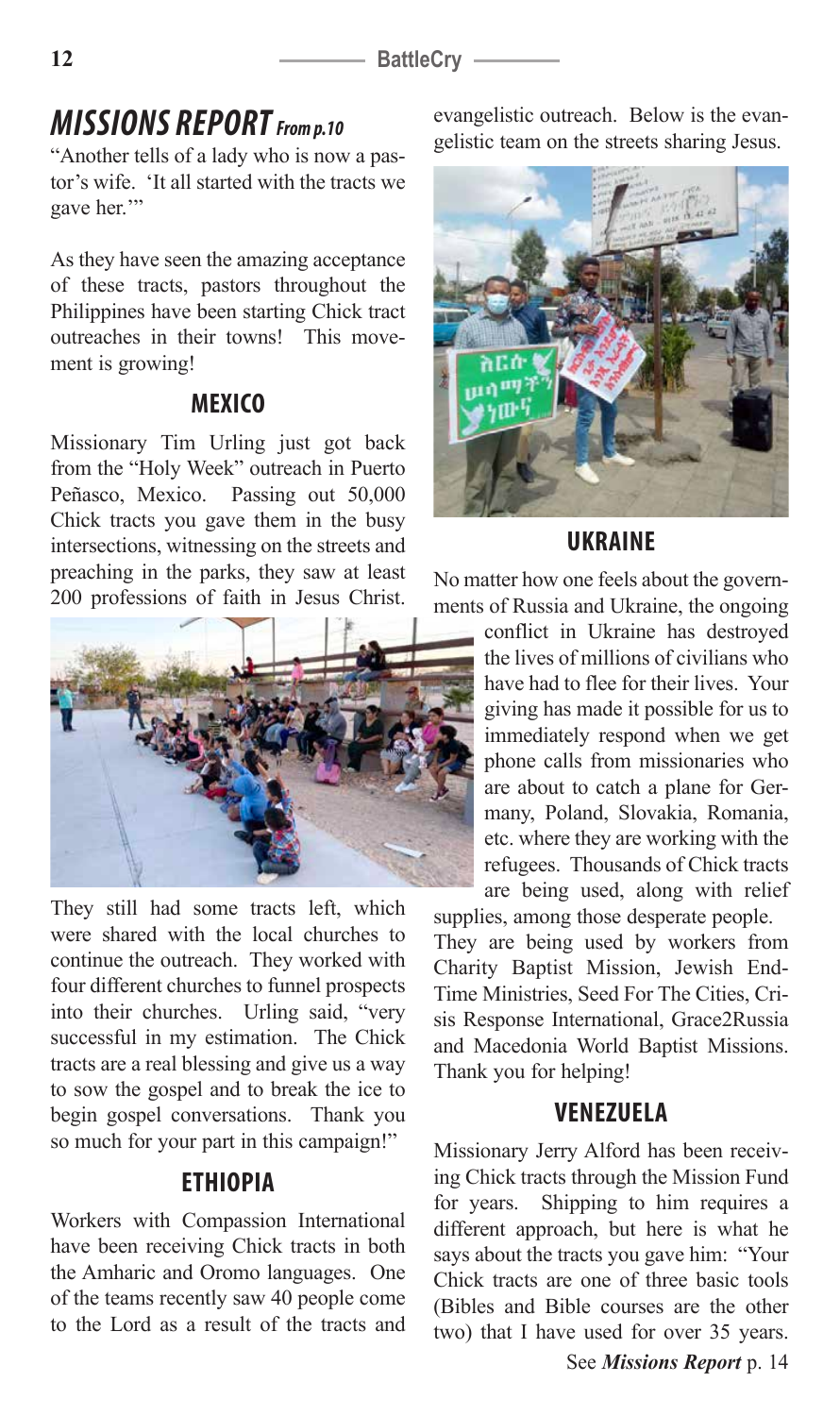# No one knows the Catholic Church like a priest. A CLASSIC!



**50 Years in the "Church" of Rome** by Charles Chiniquy

As a priest, Charles Chiniquy had a problem . . . he read his Bible. After obediently preaching his church's doctrine of Mary our Intercessor, he went home and read where Mary made public requests (intercessions) to Jesus on behalf of someone else. In each case, she was rebuked! Chiniquy was devastated. He had preached a falsehood!

In chapter after chapter, we follow Chiniquy as he realizes that the doctrines of his Catholic Church are contrary to his Bible. Finally, he left Rome, taking nearly his entire parish with him, to follow Jesus alone. **Item #180** 368 pgs, \$15.95

# Here's what readers say:

**"Wanted to see what the religion really says behind closed doors. . . Opened my eyes!"**

**"An insider's account of the practices and doctrines of the Roman Catholic Church."**

**"My missing gaps are now filled in."**

**"This book helped me leave that church."**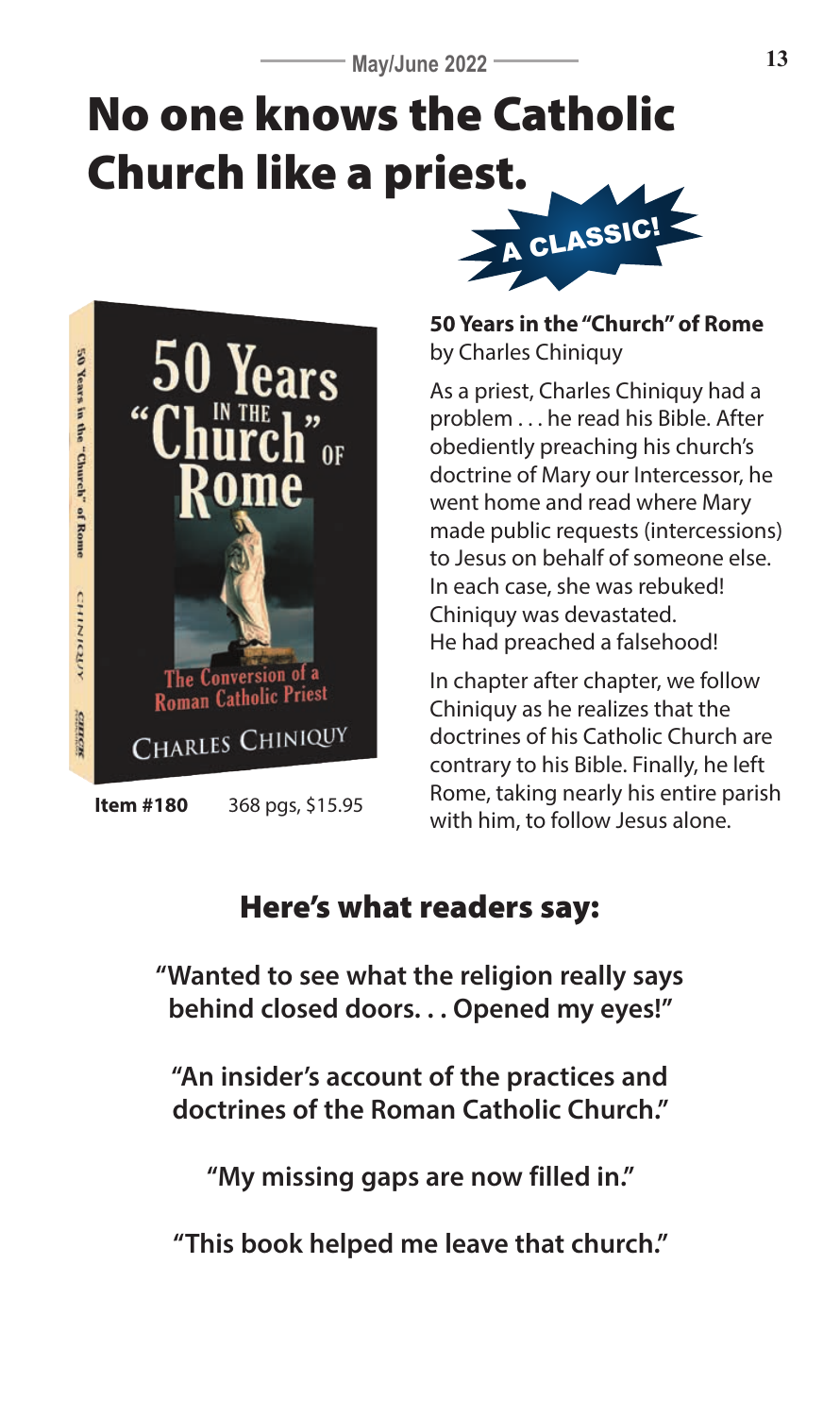# *MISSIONS REPORT From p.12*

Now there are over 20 churches here that would not have been here. Praise the Lord and thank you."

### **KENYA**

Your gifts are still providing tracts to Missionary Joetta Smith in western Kenya. She recently wrote: "It is amazing but it seems the tracts are in bigger demand than ever before! It is exciting! I have a team of five pastors who are going out weekly to do street preaching and they will go back to begin to disciple those who responded. It is wonderful to see people now actually being drawn back to God! A crisis always does that."

### **GUYANA**

Another shipment of 20,000 tracts went to Missionary Noel Shrivnauth along the Demerara River in Guyana. He uses them regularly for outreach here. Below is a picture of Pastor Shrivnauth as he personally hands out tracts at the marketplace.

He reports that people read Chick tracts almost immediately after getting them. The Gospel is being planted in hearts and minds in this tropical nation!



**THAILAND/BURMA**

Missionary Pat Caspary works with teams who travel both in Thailand and neighboring Burma. You have supplied thousands of tracts for these precious people. It is not possible for us to ship the tracts directly into Burma, so we ship to Thailand where workers can pick them up so they will have them when they travel back across the border. The Burmese army has been torturing and killing many of the people known as "Karen" people. Sometimes they even burn them alive. They come across the border with absolutely nothing, and are given rice, eggs, sleeping bags, and other help. Caspary and his workers use creative methods to



make sure that Chick tracts are included in each package. Pat Caspary is desperate to show them Jesus! Thank you for help-

ing. We have so many pictures of people being helped and receiving tracts, it's hard to pick just a few!

**WORLDWIDE**



**Grateful for rice, they read the tracts right away.**

Requests from missionaries have been coming in so fast that, even though you have been faithfully giving as normal, we have had to put some of them on a waiting list. As funds become available, we immediately supply them Chick tracts. It feels like the Lord is leading His church to make a big end-time push!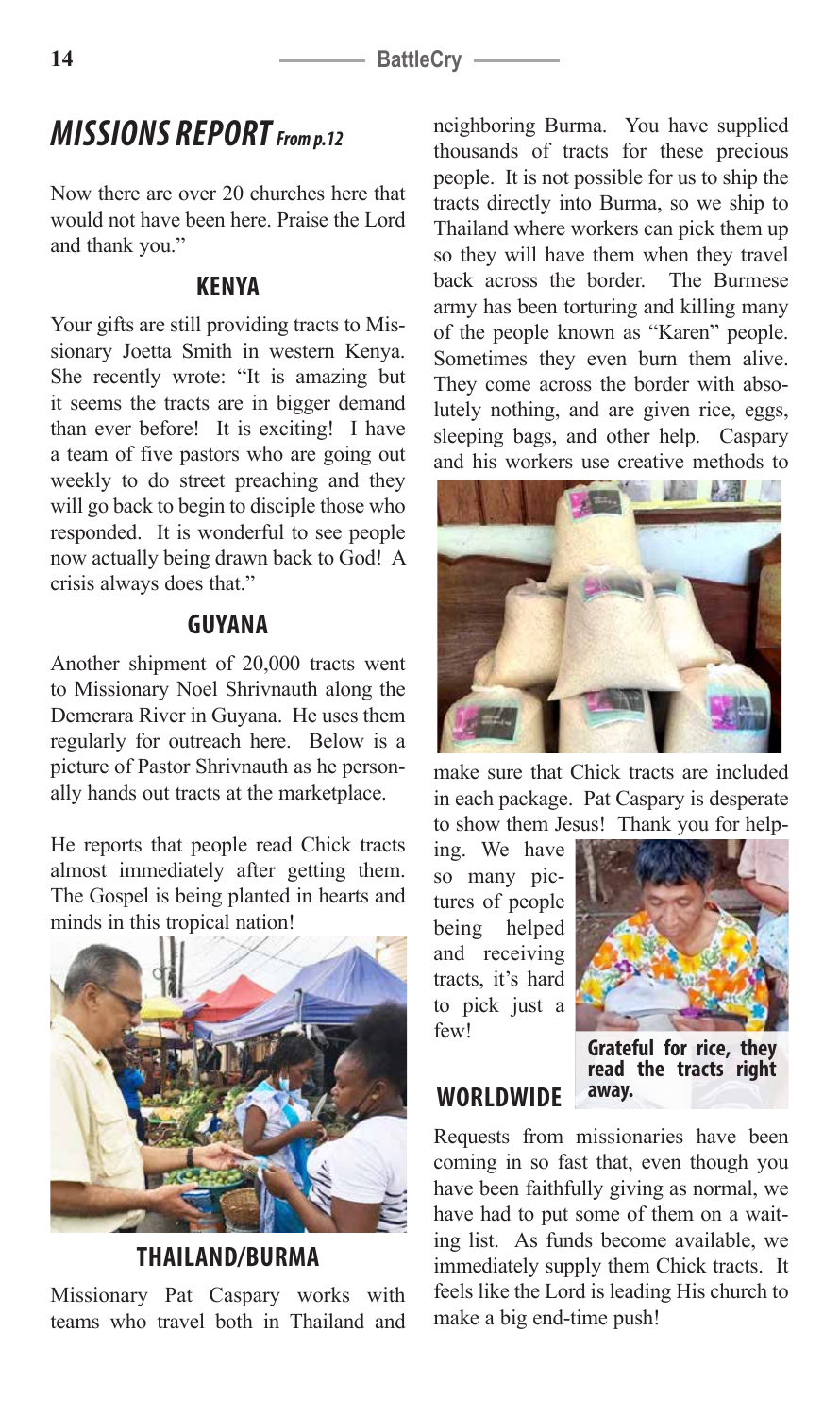### Brothers and Sisters in Christ:

### **Does giving out Chick Tracts work?**

Wow! Check out this issue of *Battle Cry* alone! 1.5 *million* Chick tracts to be distributed in Latin America, hundreds of thousands in the Philippines, 50,000 in Mexico, order after order for Russian and Ukrainian refugees. Amazing. One team of Compassion International in Ethiopia had 40 souls saved. Twenty churches started in desperate Venezuela. Demand in Kenya, Guyana, Thailand and Burma.

What do these missionaries know? Why are they so enthusiastic around the world? Chick tracts *work!* But only when they are given out. That's where you come in.

Pastors and teachers may not know how powerful they are. One word can encourage or discourage. Some have spent decades saying to their congregations, "Giving out tracts *doesn't work.*" By doing this, they became a self-fulfilling prophecy. They discouraged millions of potential tract-passers.

But never fear! We can change all that! By doing our part, promoting passing out tracts, and supplying missionaries with tracts, as well as sharing these missionary testimonies of the many people both reached and saved by being given gospel tracts, we can help turn the tide.

When people in a congregation are faithfully handing out tracts, and souls start getting saved, pastors notice. Chick tracts work. That's why so many foreign pastors and missionaries are sending letters asking for Chick tracts. And with our Special Back Cover offer, their church's information can be printed on the back, so the new believer knows where to go to get good Bible teaching after they are saved, or even to learn about Christianity from Christians. Missionaries want what works. And giving out Chick tracts *works.*

*Continued on p.16*